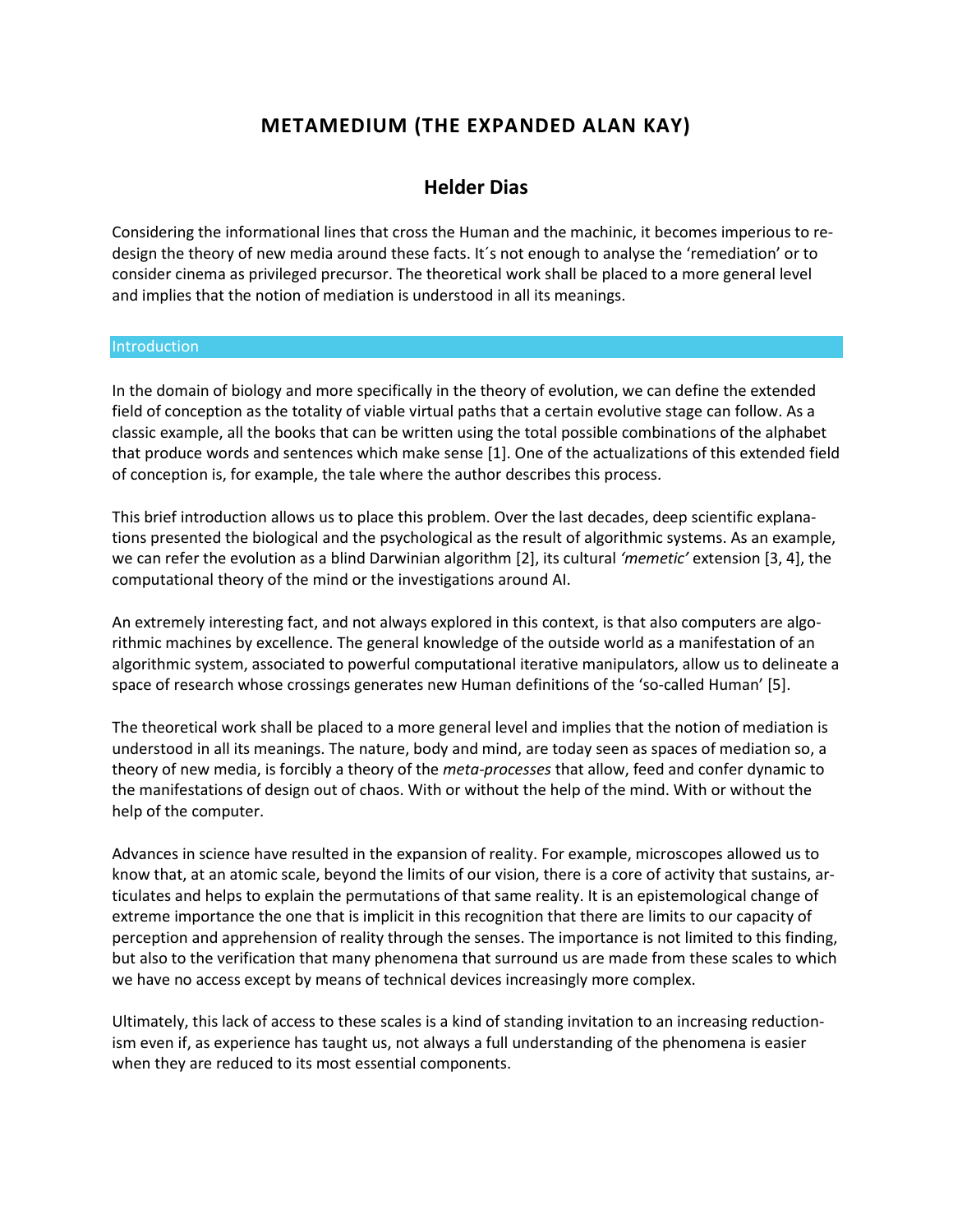The past decades have highlighted further this divide between what we see and what we think it exists. To the molecules, atoms and elementary particles it was added a central element - the *bit*. The world around us is increasingly presented to us as a discrete, informational, storable and computable one. All this requires an even wider set of prosthesis to help us navigate and negotiate the meaning of that same reality, now composed of a multiplicity of information flows. We do not only refer to the prosthesis widening of the senses, but to the massive and distributed presence of computing devices, that help us cognitively by guiding us, filtering all consumed information, warning us.

Of course this view also has as a counterpoint, the open possibilities in terms of monitoring, quantification of the subject, control of unpredictability and calming of desires. Once again the analysis of technological development is organized between utopia and dystopia.

In short, it is indisputable that there is an increasing complexity in our relationship with reality, where the amount of information and stimuli produced involves the use of devices that render in some way, and supplement the limitations of our cognition. It is no longer just the sensitive flows that extend beyond the limits of our senses, it is all an informational machine that far exceeds us and apparently begins to dispense our actions. Where the first devices opened windows to the World because they broadened the reality, the seconds, computational, reconstruct and simulate that same World at the same time offering themselves as a model to explain it.

### Metamedium

"Although digital computers were originally designed to do arithmetic computation, the ability to simulate the details of any descriptive model means that the computer, viewed as a medium itself, can be all other media if the embedding and viewing methods are sufficiently well provided. [6]"

Since the dawn of computing that seems to exist a dispute between the will to create a computer system directed to the universality and the difficulties inherent to the areas that do not manifest themselves as computable. This dispute had its push with the pioneering work of Alan Turing and his proposal of creating a computational machine, itself universal.

With hindsight, we can observe and highlight these two trends. The first one, already mentioned, the general attempt to host the real within the computer, and a second, related to the need to introduce increasing levels of abstraction that enable us to generate lines of communication needed to implement such a project in expansion.

Decades later when Alan Kay defines the term 'metamedium' the author presents the computer as an active simulator of all existing media and others to be established. Through the prefix *meta*, Alan Kay also ends up recognizing the need to increase the level of abstraction to find a common substrate where the various media may relate.

The *digitalization* of information and logical formalization of algorithms capable of replicating in the digital, operations hitherto circumscribed to the Human sphere, paved the way for a set of experiences that would redefine the problem of mediation.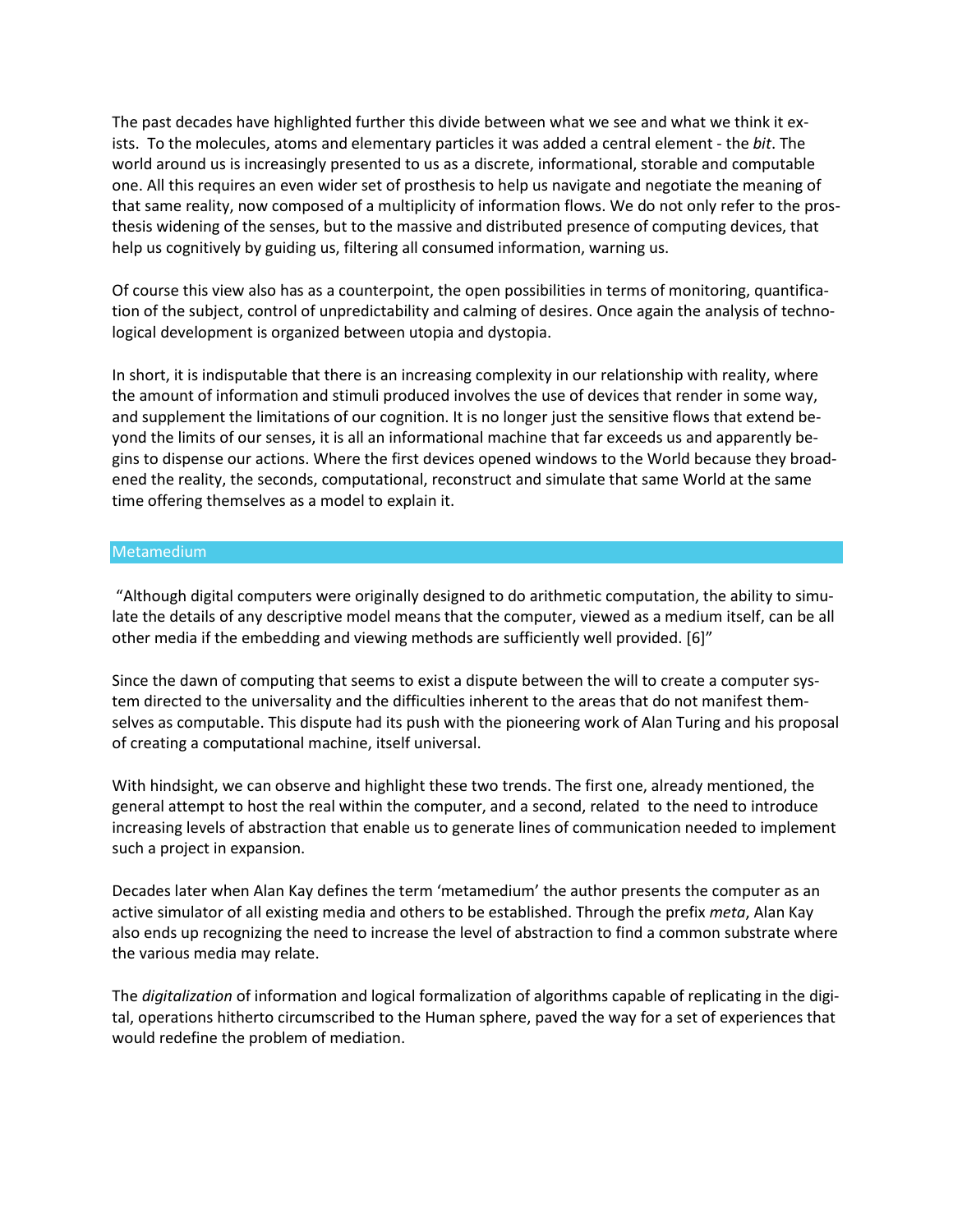In the interplay between algorithms and computing resided the possibilities of logic formalization and mechanic simulation of various fields such as biology, where blind algorithms mixed with evolutionary systems generate a design endowed with growing complexity.

It is for this reason that for the last three decades, the duality code-computation has become increasingly central in the analysis of diverse issues around the notion of humanity and in the appreciation of the dynamics that animate our interaction with the reality that surrounds us. The way the computer makes the code operable, sets up oppositions about their role in the general construction of the World.

We are among the authors who question computation not only as a metaphor, but as the effective way the World works in general, and works where computing emerges as active mediation, such as simulation and as a metaphor, but where it is recognized a irreducibility and a logical impossibility of formalizing the entire physical universe, culture and functioning of the mind.

Following these two pathways, it raises notions of extreme interest like the opposition between continuous and discrete, the problem of *digitalization*, the rationality and logic against the limits of computing or the increasing quantification of the subjectification processes associated to an economic system of attention [7].

In short, the expansion of the original formulation of the notion of metamedium is done in two directions, both underpinned by the duality code-computer: The first is *ontologica*l and the second *phenomenological*. In both cases we overcome the problems of simulation of the various media, to start looking at all of reality as mediation or its construction as the update of a complex set of algorithms.

It is essential to discuss the code and the computation because then you can draw conclusions about the current state of mediation and review concepts such as central interface, representation, simulation, emergency or unpredictability. Whether our focus directs more to the phenomenological problem of mediation, whether our interest focus more on the ontological question of production, we should question the recent theoretical proposals centred on the code, on software and computation, starting by reviewing some concepts that are interlinked:

- **Information.** Today we produce and consume massive amounts of information. The world continues to be presented to us increasingly as information: DNA, memes, information theory, and computational theory of the mind. On the other hand, the digital information is based on a process that involves making discrete sensitive flows, apparently continuous. The expressive richness of these various flows must be described by zeros and ones, which means the entry into action of a segmentation process.
- **Algorithm.** The information may be subject to change, processed, according to an algorithm. Science cut out reality and was able to extract clear rules on its functioning. Overall this is a system of growing abstraction that allows us to logically formulate procedures for the settlement of a given problem.
- Both information and the algorithm can be converted into **code**. These codes may have different objectives: to communicate, clarify or hide [8]. The same algorithm can be implemented using different programming languages.
- Finally, **computation**. The information available and the changes that can be produce through the formalization of algorithms imply that they should be counted in some way. We must not forget that the notion of computing is not limited to modern digital computers and can be scattered and be implemented in different ways.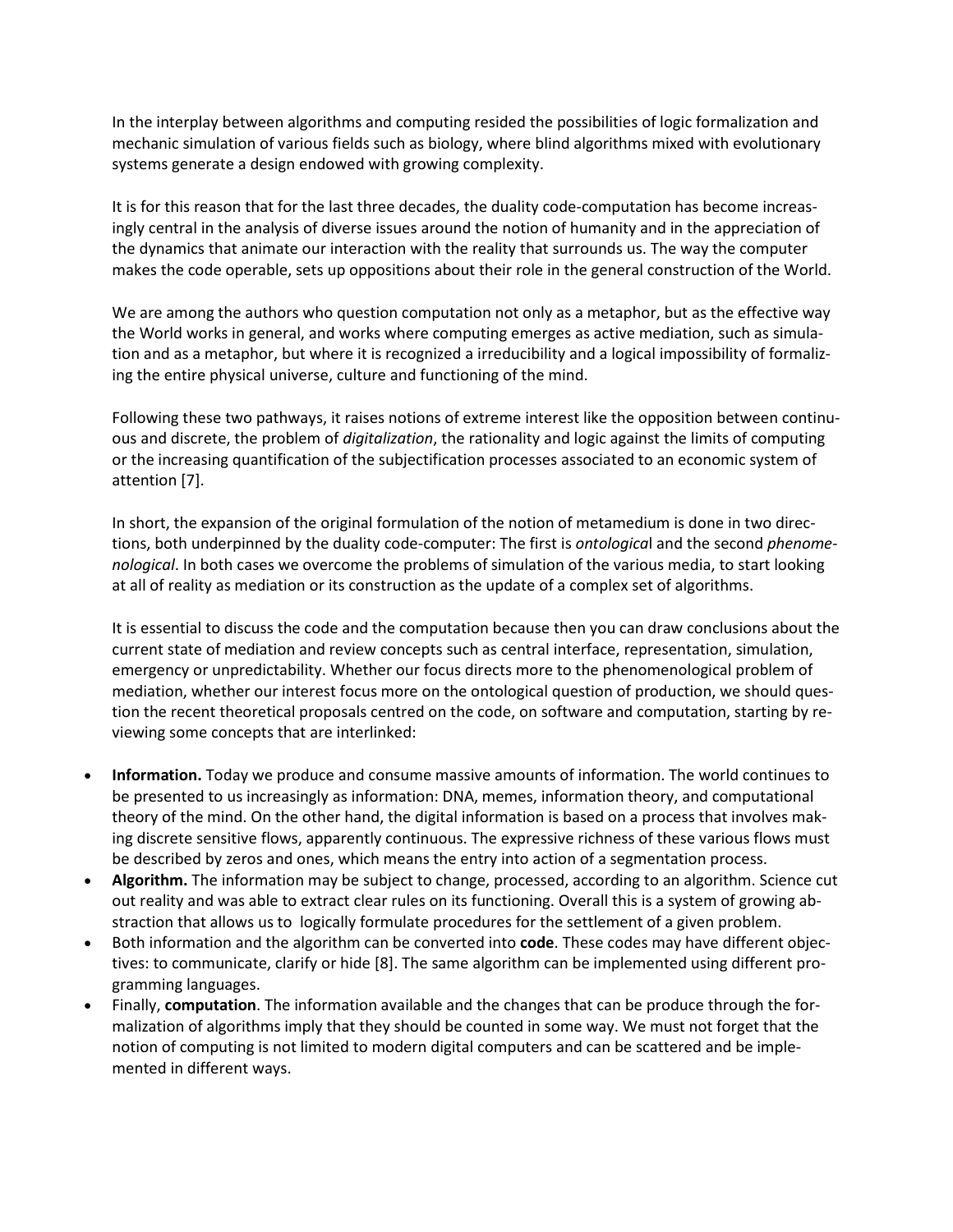In short, non continuous reality converted into information on which we can formalize algorithmic modes of operation, lends itself to be integrated in various computing devices that go by the name of computer (mobile phones, iPads, laptops, etc). All this because we have more and more computing power available in more places and scattered by surrounding objects. The process requires an input (a world of flows that can be converted into discrete elements), an algorithm (which structured in the form of code will guide the processing form) and an output (a significant return to reality).

The functioning of today's computers is based on a layered system, where the level of abstraction varies linearly. Level change, from top to bottom, is equivalent to moving away from natural language towards the digital world of zeros and ones, translated into electrical variations. In the reality that surrounds us, and in which the computational mechanisms are increasingly operating, there is also a similar stratification where the juxtaposed layers line with continuity the discreet components of the matter. Understanding this apparent structural proximity allows us to articulate the two fundamental observations regarding the functioning of the code and the computation.

The first analysis results from the fact that the discreet formation of both entities (reality and computing device) feeds, via the code, transversal computing cross-links and agencies. The consequence of this possibility of integration goes through a further and radical technical rigging of the sensitivity and for the construction of a reality on demand. As mentioned, a phenomenological problem added to the strangeness, the risk and unpredictability. An active and strong mediation.

The second approach runs deeper. It is not enough to articulate and highlight the presence of computation in mediation and the phenomenological appearance of what surrounds us, but to recognize it as a major element. Powered by the scientific view, the reductionism and the simulations, the computational views of the world seem increasingly strengthened. It is important to analyze this version that uses the computer system as a model of operation and see if there is something new in this association or whether it comes in the wake of other historical moments in which certain technical devices, such as the clock, also served as an explanatory model for the functioning of social and mental systems.

The notion of metamedium, starting from the base formulation which was given by Alan Kay, lends itself to serve as a tool to analyze how the overall computing has evolved Lev Manovich [9] draws attention to the fact that the generation of Alan Kay was responsible for the union between simulation (Turing's initial concern was the creation of a computing machine that was capable of simulating a wide range of other machines) and the media. A union that would receive an added impetus with the advent of graphical interfaces in the 80's. The consequences of this approach are extremely important because they mark a divide between the computational aspects and its expression. Over the past 30 years, the stratification of computing gradually hid the construction of the simulation through the code and changed our relationship with a computer in a more focused experience in the media. This transformation has been so significant that Douglas Rushkoff [10] uses the following expression: *Program or be programmed* to draw attention to the fact that, despite having more computing power available in ever more devices, we haven´t built skills that allow us to manipulate the codes already established and that come to us in the form of software.

#### Conclusion

In short, today's review of the notion of metamedium can be very fruitful. On the one hand, because we can see more clearly how the computing rhetoric has installed itself in contemporary culture and how it